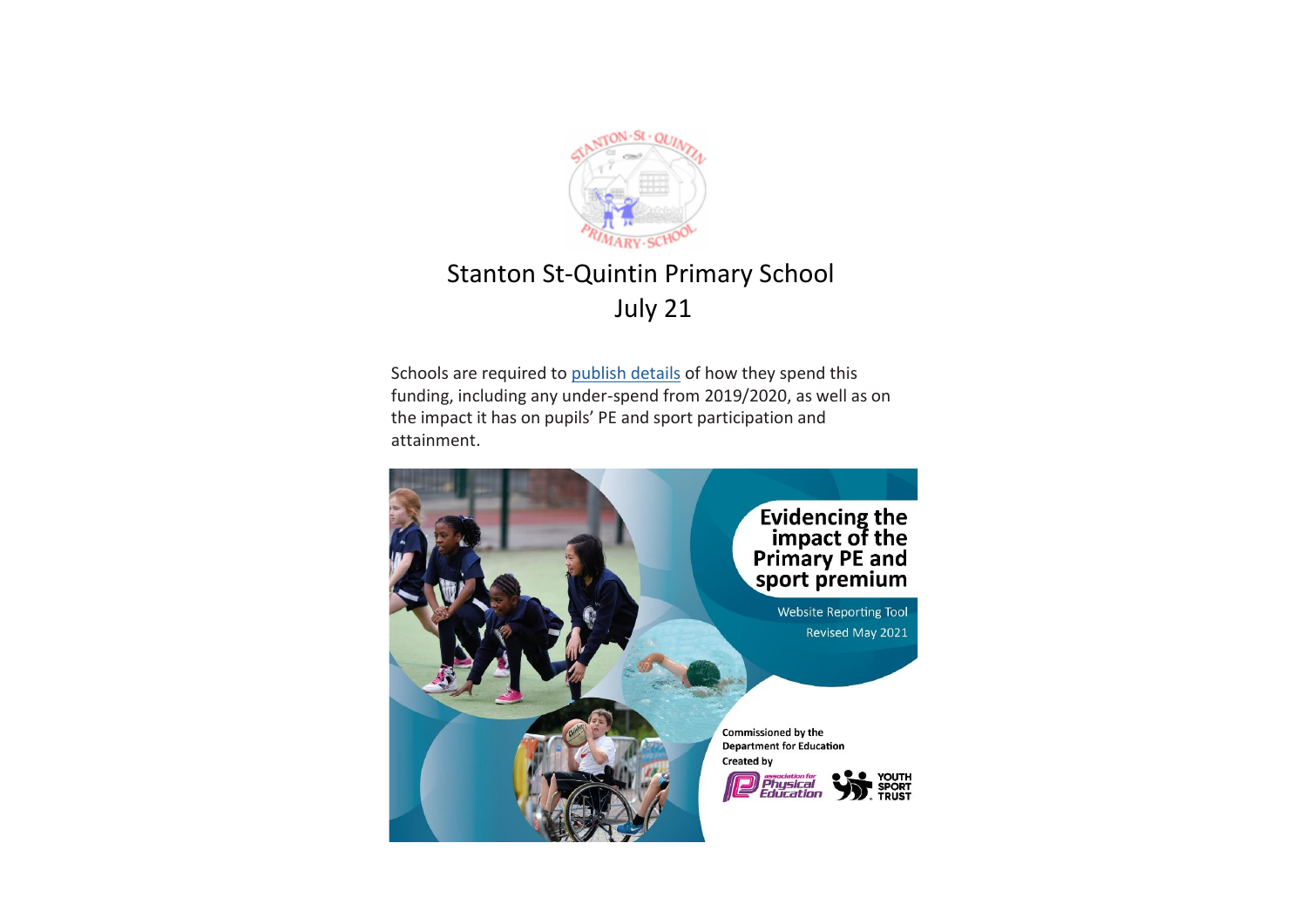Support for review and reflection - considering the 5 key indicators from DfE, what development needs are a priority for your setting and your pupils now and why? Use the space below to reflect on previous spend and key achievements and areas for development.

Please note: Although there has been considerable disruption in 2020 it is important that you publish details on your website of how you spend the funding this is a legal requirement.

|  |  |  |  |  | N.B. In this section you should refer to any adjustments you might have made due to Covid-19 and how these will influence further improvement. |
|--|--|--|--|--|------------------------------------------------------------------------------------------------------------------------------------------------|
|--|--|--|--|--|------------------------------------------------------------------------------------------------------------------------------------------------|

| Key achievements to date until July 2020:                                                                                 | Areas for further improvement and baseline evidence of need:                 |
|---------------------------------------------------------------------------------------------------------------------------|------------------------------------------------------------------------------|
| At Stanton St-Quintin children took part in swimming from Y1-Y6 during the                                                | Involvement in Chippenham Partnership Inter school events to recommence      |
| Spring and Summer Terms on a rolling programme. As a result of the<br>pandemic, this has not happened this academic year. | when possible.                                                               |
|                                                                                                                           | Further opportunities across the Federation to explore - recently formed     |
| Increased physical activity for whole school outside the school curriculum to                                             | November 20, for example joint teams in inter school competitions and pupils |
| include Quick Fitness, Lunchtime games and After School Club sports.                                                      | joining together to participate in after school clubs                        |
| Broad and enriching opportunities to include Pop Lacrosse, cricket, dance, and                                            |                                                                              |
| yoga.                                                                                                                     |                                                                              |
| Participation in L2 inter school festivals and tournaments                                                                | Resumption of a broad extra-curricular sporting programme and inter school   |
| Headteacher Ambassador for the Youth Sports Trust                                                                         | competition                                                                  |
| Increased opportunities for physical activity was challenging during Lockdown                                             |                                                                              |
| 1, use of Joe Wicks, as well as online resources referenced in Weekly Comms                                               |                                                                              |
| from various sporting organisations encouraged children to maintain a good                                                |                                                                              |
| level of physical fitness.                                                                                                |                                                                              |
| In lockdown 2 a bespoke and differentiated physical activity programme was                                                |                                                                              |
| implemented and had high take up amongst students with support from parents.                                              |                                                                              |
|                                                                                                                           |                                                                              |

Did you carry forward an underspend from 2019-20 academic year into the current academic year?YES

**Total amount carried forward from 2019/2020 £15,656**

**+ Total amount for this academic year 2020/2021 £ £16,601**

**= Total available to spent by 31st July 2021 £ 32,476**



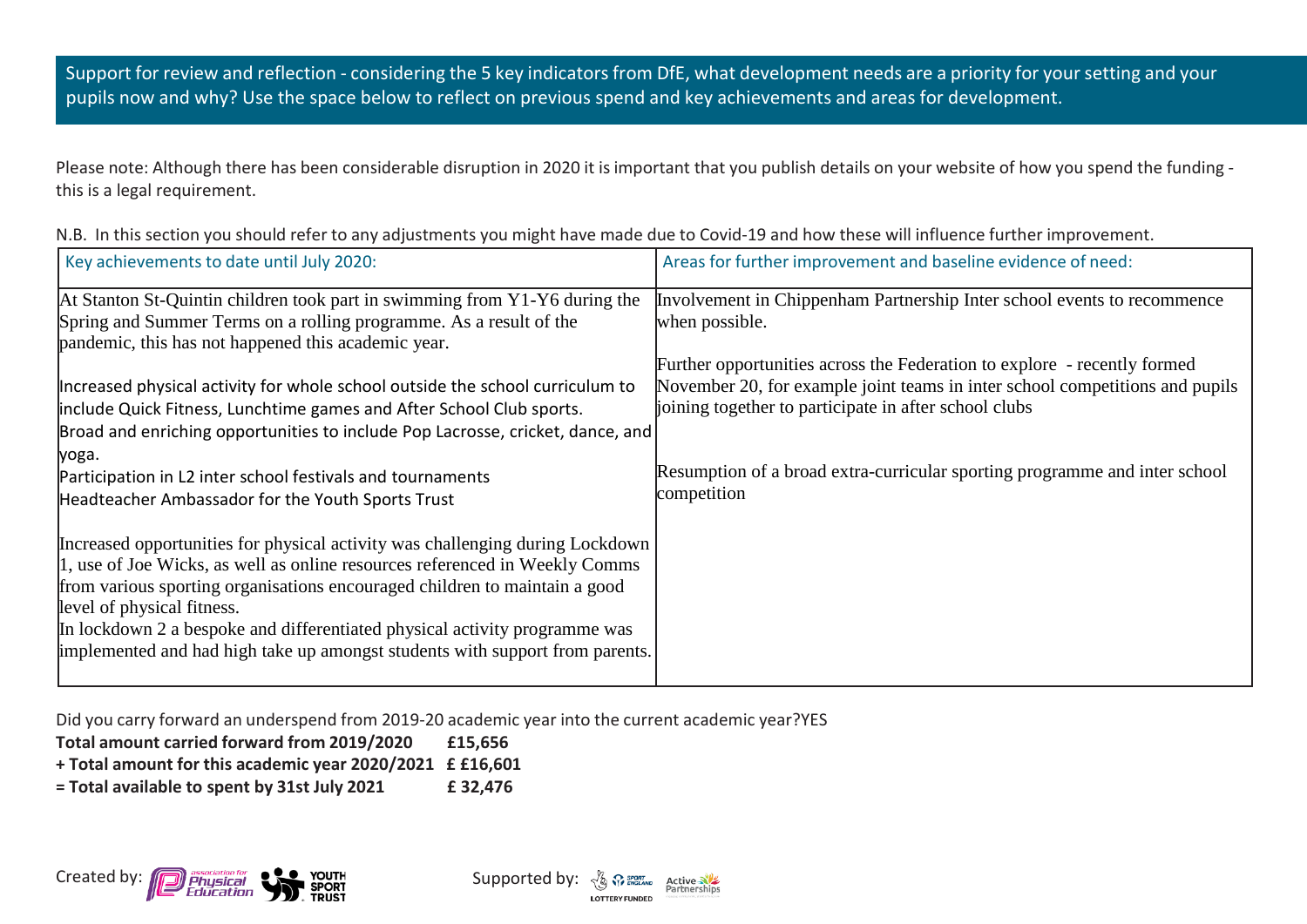| Meeting national curriculum requirements for swimming and water safety.                                                                                                                                                                                                                                                                                                                                        | 8/11 children                                                                                               |
|----------------------------------------------------------------------------------------------------------------------------------------------------------------------------------------------------------------------------------------------------------------------------------------------------------------------------------------------------------------------------------------------------------------|-------------------------------------------------------------------------------------------------------------|
| N.B Complete this section to your best ability. For example you might have practised safe self-rescue techniques on<br>dry land which you can transfer to the pool when school swimming restarts.<br>Due to exceptional circumstances priority should be given to ensuring that pupils can perform safe self rescue even<br>if they do not fully meet the first two requirements of the NC programme of study. | 73%                                                                                                         |
| What percentage of your current Year 6 cohort swim competently, confidently and proficiently over a distance of at<br>least 25 metres?<br>N.B. Even though your pupils may swim in another year please report on their attainment on leaving primary school<br>at the end of the summer term 2021.<br>Please see note above.                                                                                   | 9/11 children<br>82%                                                                                        |
| What percentage of your current Year 6 cohort use a range of strokes effectively [for example, front crawl, backstroke<br>and breaststroke]?<br>Please see note above.                                                                                                                                                                                                                                         | 9/11 children<br>82%                                                                                        |
| What percentage of your current Year 6 cohort perform safe self-rescue in different water-based situations?                                                                                                                                                                                                                                                                                                    | 8/11 children<br>73%                                                                                        |
| Schools can choose to use the Primary PE and sport premium to provide additional provision for swimming but this<br>must be for activity over and above the national curriculum requirements. Have you used it in this way?                                                                                                                                                                                    | <b>No</b><br>Explored funded swimming lessons<br>outside the school day. But not viable<br>during pandemic. |



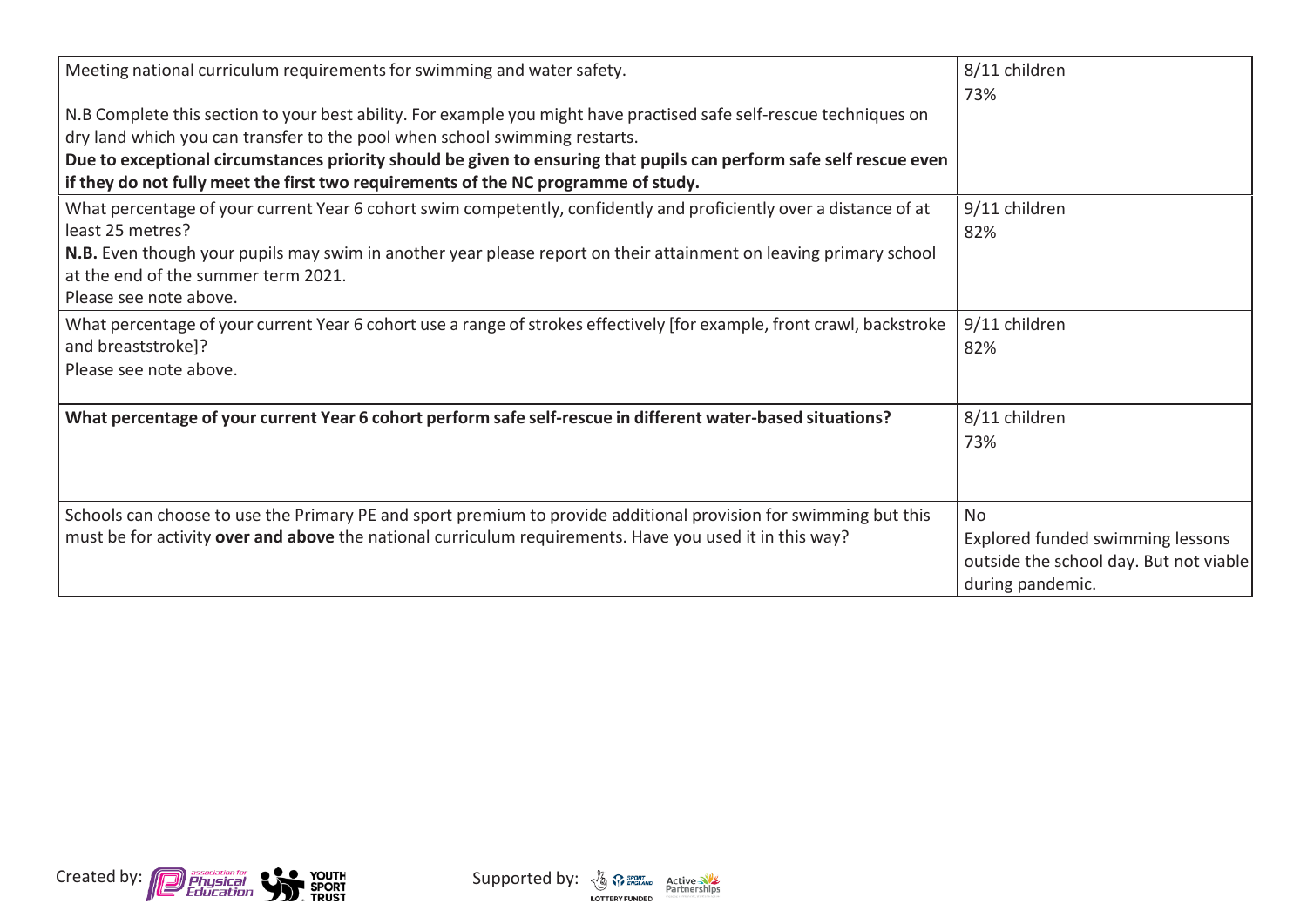## **Action Plan and Budget Tracking**

Capture your intended annual spend against the 5 key indicators. Clarify the success criteria and evidence of impact that you intend to measure to evaluate for pupils today and for the future.

| Academic Year: 2020/21                                                                                                                                                                                                     | Total fund allocated: £16,601                                                                                                                                                                                          | Date Updated: July 20 |                                                                                                                                                                                                                                                                                                        |                                                                                                                                                                                  |
|----------------------------------------------------------------------------------------------------------------------------------------------------------------------------------------------------------------------------|------------------------------------------------------------------------------------------------------------------------------------------------------------------------------------------------------------------------|-----------------------|--------------------------------------------------------------------------------------------------------------------------------------------------------------------------------------------------------------------------------------------------------------------------------------------------------|----------------------------------------------------------------------------------------------------------------------------------------------------------------------------------|
| Key indicator 1: The engagement of all pupils in regular physical activity - Chief Medical Officers guidelines recommend that<br>primary school pupils undertake at least 30 minutes of physical activity a day in school  |                                                                                                                                                                                                                        |                       | Percentage of total allocation:<br>%                                                                                                                                                                                                                                                                   |                                                                                                                                                                                  |
| Intent                                                                                                                                                                                                                     | Implementation                                                                                                                                                                                                         |                       | Impact                                                                                                                                                                                                                                                                                                 | 47.9                                                                                                                                                                             |
| Your school focus should be clear<br>what you want the pupils to know<br>and be able to do and about<br>what they need to learn and to<br>consolidate through practice:                                                    | Make sure your actions to achieve<br>are linked to your intentions:                                                                                                                                                    | Funding<br>allocated: | Evidence of impact: what do<br>pupils now know and what<br>can they now do? What has<br>changed?:                                                                                                                                                                                                      | Sustainability and suggested<br>next steps:                                                                                                                                      |
| <b>Environment and resources further</b><br>develop opportunities for increased<br>physical activity.<br>Lesson time and break times and wrap Specialist coaches work alongside to $\text{\textsf{E}}542.5$<br>around care | Purchase of PE Passport – whole<br>school Scheme of Work<br>Purchase of My Personal Best<br>curriculum<br>deliver high quality PE in Dance,                                                                            | E225<br>E99           | Delivery of PE lessons and<br>engagement in good in all year<br>groups.<br>A wide range of activities that<br>children have been engaged in<br>above and beyond curriculum                                                                                                                             | Continue to embed scheme with<br>staff training, support and<br>monitoring.<br>Offer opportunities with these<br>same sports and also expand to                                  |
| Activity led sessions for children at<br>lunchtime                                                                                                                                                                         | <b>Cricket and Lacrosse</b><br>Wrap around Care – Early morning<br>and after school provide<br>opportunities for physical activity<br>Providing structured opportunities of $f$ 2989.29<br>physical activity and sport | E1500                 | lessons including, athletics, yoga, include others with pupil voice<br>orienteering in collaboration with and the sports leaders feeding<br>Chippenham sports partnership.<br>Time during Wrap around Care<br>offers a balance of activities and<br>encourages healthy choices.                        | into the decision making.<br>Continue with wrap around care<br>and expand lunch time                                                                                             |
|                                                                                                                                                                                                                            | After school clubs – cricket and<br>lacrosse.<br>Sports Coaches run activity sessions<br>with children during and after<br>school                                                                                      | E <sub>0</sub>        | After school clubs are well<br>supported and provide<br>opportunities from Y1-Y6 as<br>appropriate.<br>Y6 Students have attended inter<br>school cricket tournament<br>Y4-6 pupils had the opportunity<br>to participate in a dance<br>competition and work weekly<br>with professional dance teacher. | provision.<br>Extend existing after school<br>clubs and expand provision.<br>Sign up for inter-school<br>competition in collaboration<br>with Langley Fitz where<br>appropriate. |



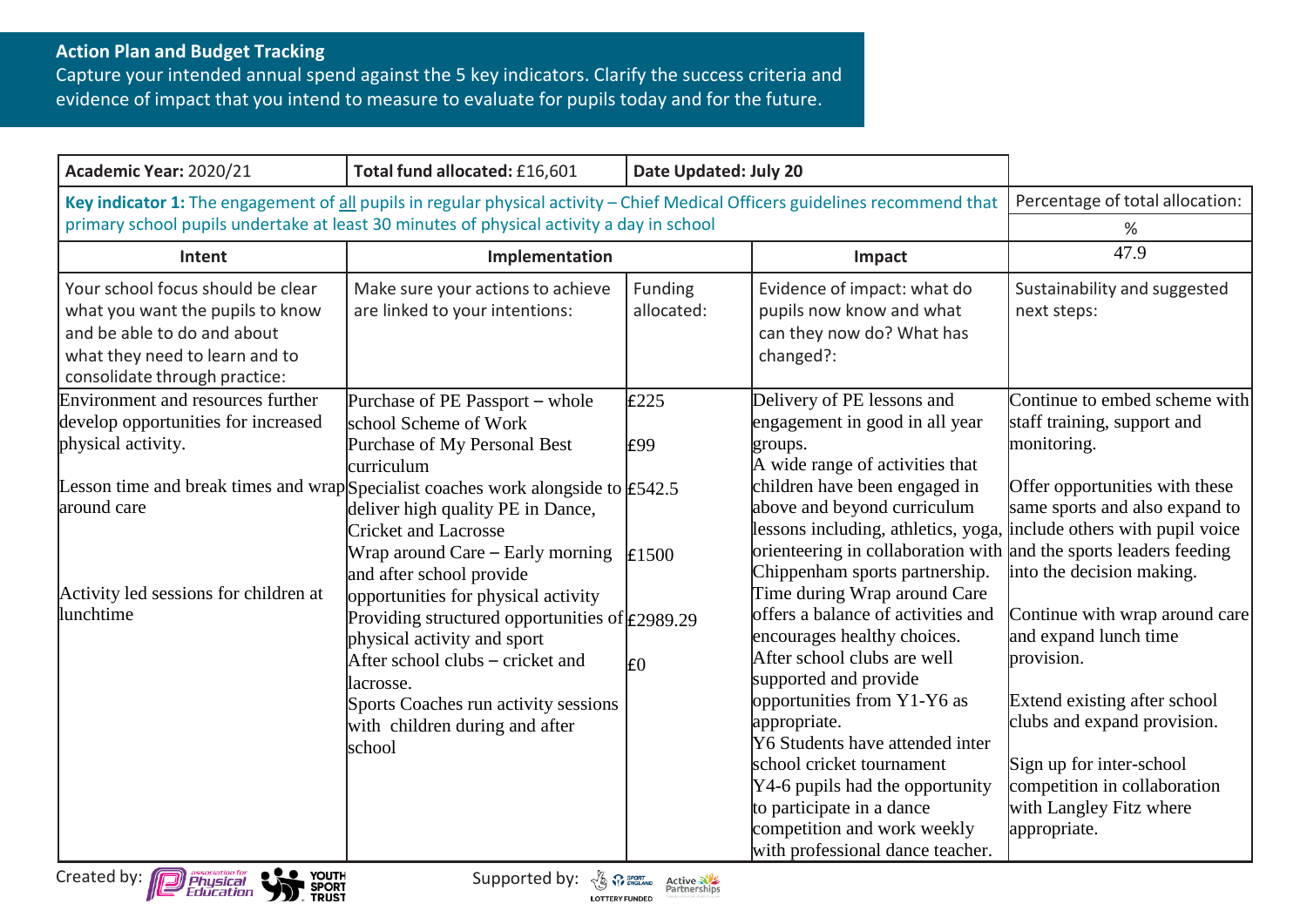|                                                                                                                                                                         | Balance bikes and training package<br>purchased for use in Early Years and<br>Reception                                           | £844                                                                    |                                                                                                                                                                             |                                                                                                        |
|-------------------------------------------------------------------------------------------------------------------------------------------------------------------------|-----------------------------------------------------------------------------------------------------------------------------------|-------------------------------------------------------------------------|-----------------------------------------------------------------------------------------------------------------------------------------------------------------------------|--------------------------------------------------------------------------------------------------------|
| Key indicator 2: The profile of PESSPA being raised across the school as a tool for whole school improvement                                                            |                                                                                                                                   |                                                                         |                                                                                                                                                                             | Percentage of total allocation:                                                                        |
|                                                                                                                                                                         |                                                                                                                                   |                                                                         |                                                                                                                                                                             | %                                                                                                      |
| Intent                                                                                                                                                                  | Implementation                                                                                                                    |                                                                         | Impact                                                                                                                                                                      | 40.3                                                                                                   |
| Your school focus should be clear<br>what you want the pupils to know<br>and be able to do and about<br>what they need to learn and to<br>consolidate through practice: | Make sure your actions to achieve<br>are linked to your intentions:                                                               | Funding<br>allocated:                                                   | Evidence of impact: what do<br>pupils now know and what<br>can they now do? What has<br>changed?:                                                                           | Sustainability and suggested<br>next steps:                                                            |
| A clear approach to PE supports a<br>consistency and high quality across<br>the school.                                                                                 | Purchase of PE Passport – whole<br>school Scheme of Work<br>Specialist coaches work alongside<br>staff to deliver high quality PE | £225pa for 3<br>years<br>$&$ £1695 Ipads<br>for use with PE<br>Passport | Opportunities for self-assessment Embed self-assessment across<br>and identification of next steps<br>and personal goals is more widely rechnology to record as an<br>seen. | the school and use of<br>assessment tracking tool.<br>Participation in inter school                    |
|                                                                                                                                                                         | Member of the Chippenham Sports<br>Partnership                                                                                    | £3,300                                                                  | Opportunities for coaching<br>alongside staff and opportunities<br>for wider and or more specialist<br>teaching – Young Leaders                                             | competitions as school guidance<br>allows – within Chippenham<br>Partnership and across<br>Federation. |
|                                                                                                                                                                         | Young Sports Leaders scheme<br>implemented to build student<br>participation and ownership.                                       | E <sub>0</sub>                                                          | training, Orienteering, Yoga                                                                                                                                                | Shared resource opportunities<br>across Federation-swimming,<br><b>Lacrosse and Football</b>           |

| Key indicator 3: Increased confidence, knowledge and skills of all staff in teaching PE and sport | Percentage of total allocation: |        |      |
|---------------------------------------------------------------------------------------------------|---------------------------------|--------|------|
|                                                                                                   |                                 |        |      |
| Intent                                                                                            | Implementation                  | Impact | l.7% |



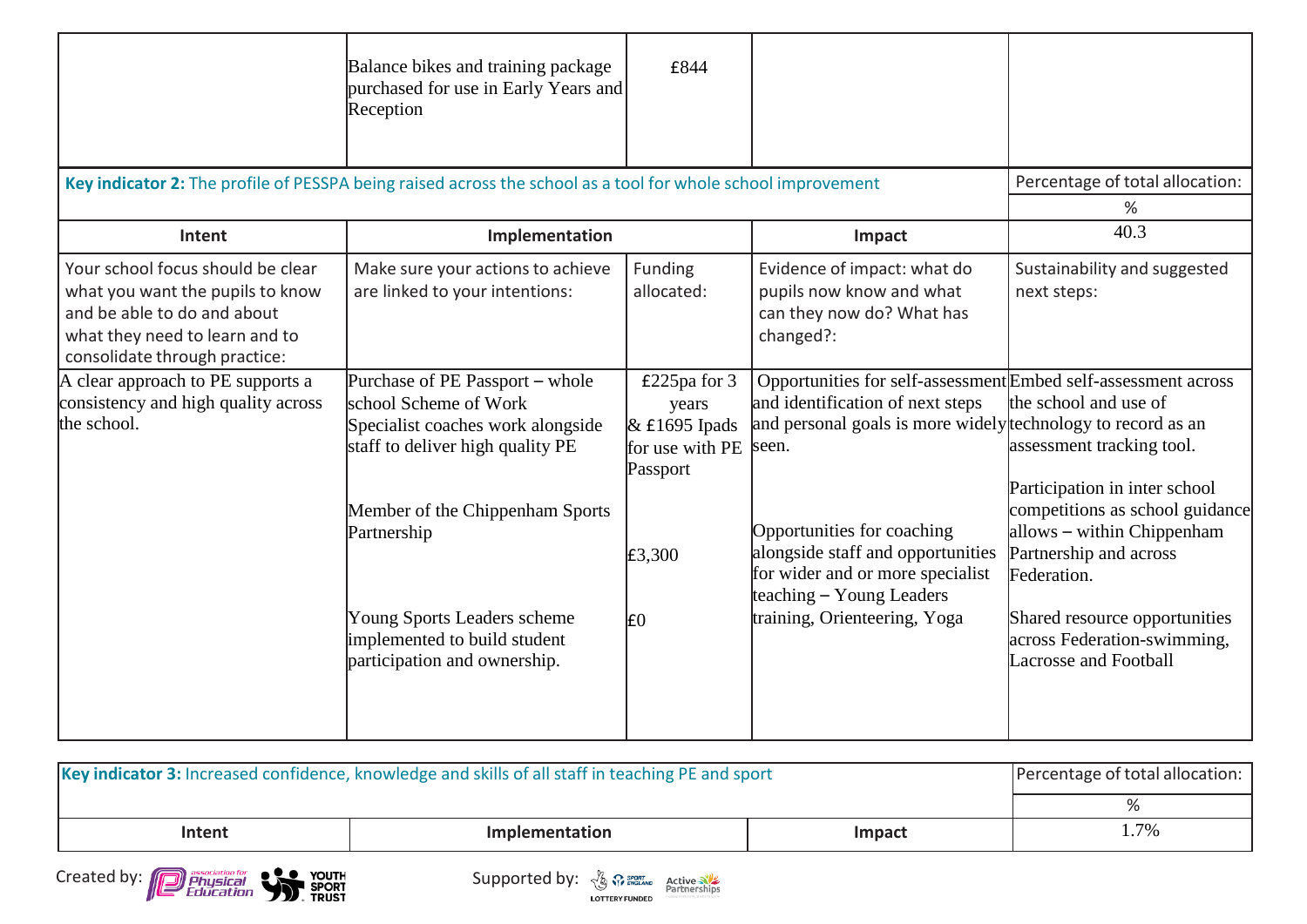| Your school focus should be clear<br>what you want the pupils to know<br>and be able to do and about                                                                    | Make sure your actions to<br>achieve are linked to your<br>intentions:                                            | Funding<br>allocated:                                                    | Evidence of impact: what do<br>pupils now know and what<br>can they now do? What has                                                  | Sustainability and suggested<br>next steps:                                             |
|-------------------------------------------------------------------------------------------------------------------------------------------------------------------------|-------------------------------------------------------------------------------------------------------------------|--------------------------------------------------------------------------|---------------------------------------------------------------------------------------------------------------------------------------|-----------------------------------------------------------------------------------------|
| what they need to learn and to                                                                                                                                          |                                                                                                                   |                                                                          | changed?:                                                                                                                             |                                                                                         |
| consolidate through practice:                                                                                                                                           |                                                                                                                   |                                                                          |                                                                                                                                       |                                                                                         |
| A clear PE curriculum supports                                                                                                                                          | Purchase of PE Passport – whole                                                                                   | £225pa for 3                                                             | Assessment tool supports Teacher                                                                                                      | <b>Working with Chippenham</b>                                                          |
| progression, continuity and high                                                                                                                                        | school Scheme of Work                                                                                             | years                                                                    | and self-assessment and next steps                                                                                                    | partnership for further                                                                 |
| quality provision across the school                                                                                                                                     | Specialist coaches work alongside<br>to deliver high quality PE.                                                  |                                                                          | to learning.<br>Teachers are more equipped to<br>deliver high quality PE across the<br>school.                                        | coach/mentoring opportunities.                                                          |
| Key indicator 4: Broader experience of a range of sports and activities offered to all pupils                                                                           |                                                                                                                   |                                                                          |                                                                                                                                       | Percentage of total allocation:                                                         |
|                                                                                                                                                                         |                                                                                                                   |                                                                          |                                                                                                                                       | %                                                                                       |
| Intent                                                                                                                                                                  | Implementation                                                                                                    |                                                                          | Impact                                                                                                                                | 2.0                                                                                     |
| Your school focus should be clear<br>what you want the pupils to know<br>and be able to do and about<br>what they need to learn and to<br>consolidate through practice: | Make sure your actions to<br>achieve are linked to your<br>intentions:                                            | Funding<br>allocated:                                                    | Evidence of impact: what do<br>pupils now know and what<br>can they now do? What has<br>changed?:                                     | Sustainability and suggested<br>next steps:                                             |
| Additional achievements:                                                                                                                                                | Promotion of local sport club                                                                                     | £0                                                                       | Uptake of activities outside school                                                                                                   | To continue to promote                                                                  |
| When not able to physically take part, activities through direct email and                                                                                              |                                                                                                                   |                                                                          | hours allows children to broaden                                                                                                      | opportunities outside the                                                               |
| signpost children and families to<br>wider sporting opportunities.                                                                                                      | newsletter articles i.e.                                                                                          |                                                                          | their sporting experiences                                                                                                            | school day.<br>Attend PLT meetings to raise                                             |
|                                                                                                                                                                         | Extra-curricular dance offered for $Y E112.50$<br>4-6in response to Chippenham<br>Sports Partnership competition. |                                                                          | 8 children volunteered to<br>participate, worked with a<br>professional dance teacher and<br>won the competition with their<br>entry. | awareness of opportunities.<br>These has taken place virtually<br>this year.            |
|                                                                                                                                                                         | Hadrian's Wall (virtual challenge)<br>$Y4-6$                                                                      | E25                                                                      | Y4-6 completed the virtual<br>challenge collaboratively.                                                                              | Engage in more virtual and real<br>challenges. Look to see what is<br>on in local area. |
|                                                                                                                                                                         | Virtual North Pole run Y1-6 in<br>collaboration with Chippenham                                                   | Included with                                                            | SSQ were one of the highest<br>contributors across the                                                                                |                                                                                         |
| YOUTH<br><b>D.</b> FRUST<br>Created by: <i>ii</i><br><b>Physical</b><br>Education                                                                                       | Supported by:                                                                                                     | <b>LOS PP ENGLAND</b><br>Active<br>Partnerships<br><b>LOTTERY FUNDED</b> |                                                                                                                                       |                                                                                         |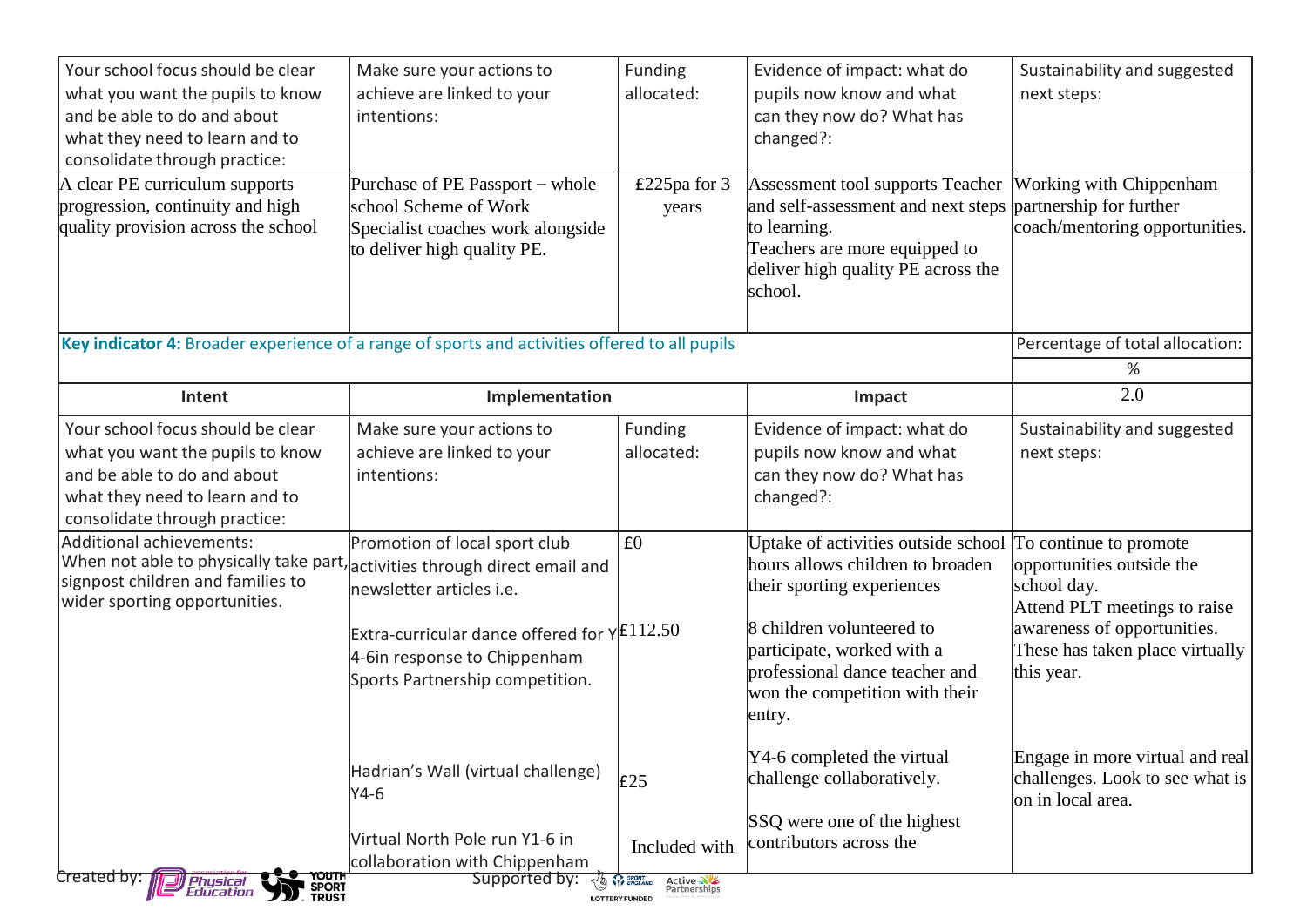| Sports Partnership                                                  | CSP funding | Chippenham area of schools                                               |                                                                                          |
|---------------------------------------------------------------------|-------------|--------------------------------------------------------------------------|------------------------------------------------------------------------------------------|
| N6 Cricket tournament June 2021                                     | Ι£Ο         | 10 Y6 children participated                                              | Take an active part in more<br>sports competitions and<br>organise home fixtures against |
| Participation in Year 6 Indoor Rock<br>Climbing session - July 2021 | £132        | 11 Y6 children participated                                              | nearby schools.                                                                          |
| <b>External workshops and visitors</b>                              |             | Not taken place Dec $19 - \text{July } 20$<br>due to COVID restrictions. |                                                                                          |